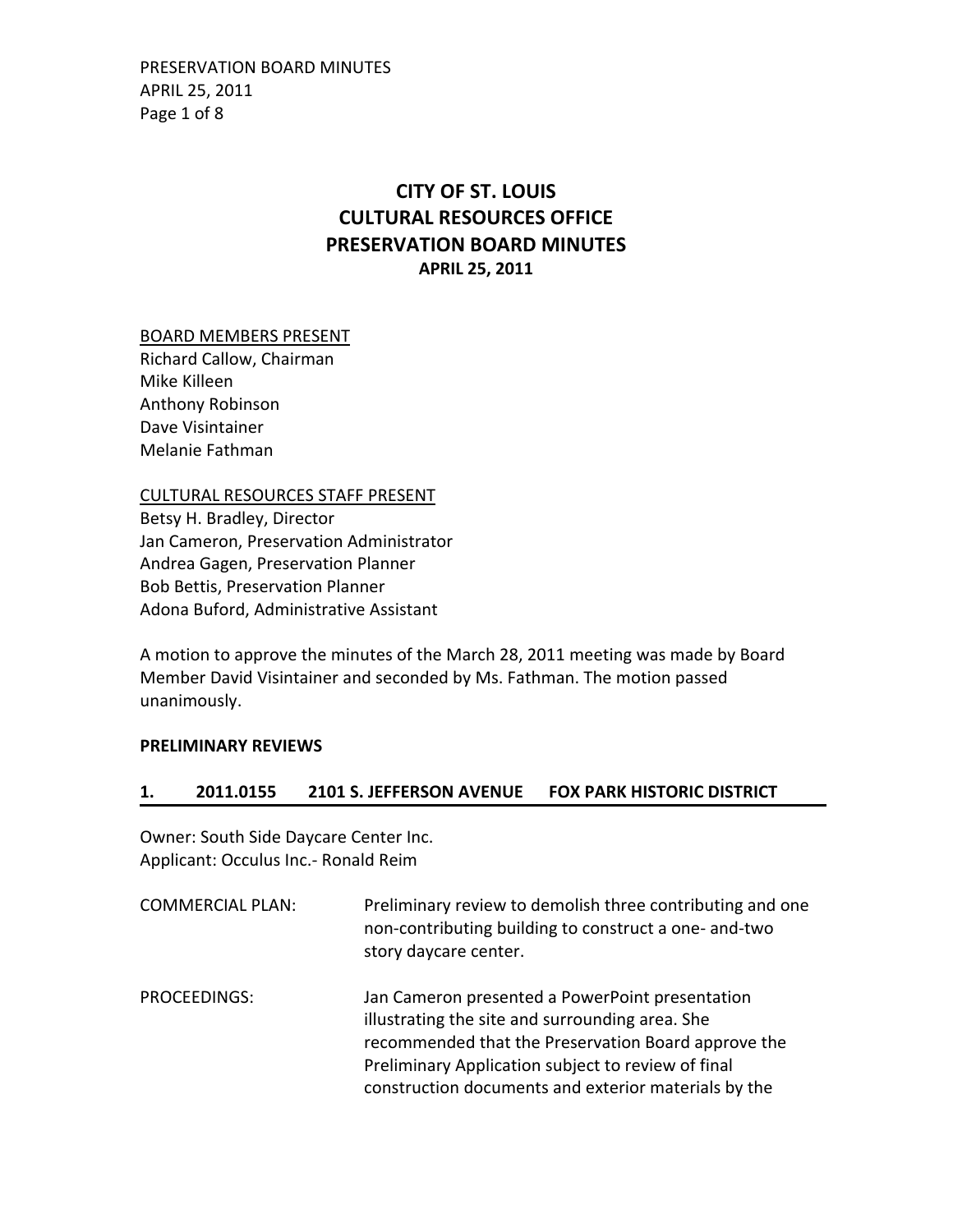PRESERVATION BOARD MINUTES APRIL 25, 2011 Page 2 of 8

|                          | Cultural Resources Office staff. She stated that the design<br>of the proposed building, while not completely satisfying<br>the Fox Park standards for new construction, will not have<br>a negative effect on the surrounding historic districts and<br>is a vast improvement on the site's current condition.<br>Ms. Cameron submitted a letter in support of the<br>demolitions and new construction from the Fox Park<br>Neighborhood Association, signed by Mr. Ian Simmons,<br>President. |
|--------------------------|-------------------------------------------------------------------------------------------------------------------------------------------------------------------------------------------------------------------------------------------------------------------------------------------------------------------------------------------------------------------------------------------------------------------------------------------------------------------------------------------------|
|                          | Mr. Ronald Reim of Occulus Inc., and architect for the<br>project, testified on behalf of the project.                                                                                                                                                                                                                                                                                                                                                                                          |
|                          | Ms. Ellen Kessenlowell, Executive Director of South Side<br>Day Nursery, testified on behalf of the project.                                                                                                                                                                                                                                                                                                                                                                                    |
|                          | Mr. Andrew Weil, Assistant Director of Landmarks<br>Association of St. Louis, testified against the project.<br>He stated that the demolitions and new construction do<br>not comply with the Fox Park Historic District Standards<br>and that the demolitions would have a negative impact on<br>the neighborhood.                                                                                                                                                                             |
| <b>FINDINGS OF FACT:</b> | The Preservation Board finds that:                                                                                                                                                                                                                                                                                                                                                                                                                                                              |
|                          | the bakery building, at 2125-27 S. Jefferson, is a Qualifying<br>building and Not Sound under the definition of the<br>Ordinance;                                                                                                                                                                                                                                                                                                                                                               |
|                          | the buildings at 2123 S. Jefferson and 2605 Ann are<br>Qualifying buildings and Sound under the definition of the<br>Ordinance;                                                                                                                                                                                                                                                                                                                                                                 |
|                          | the building at 2101 S. Jefferson is a non-contributing<br>building in Sound condition;                                                                                                                                                                                                                                                                                                                                                                                                         |
|                          | the three southern buildings represent the historic<br>development along Jefferson and Ann but cannot be<br>considered unique or significant;                                                                                                                                                                                                                                                                                                                                                   |
|                          | the proposed building complies with the standards in<br>Alignment; Setback; Scale; Ratio of Solid to Void; Façade<br>Materials; and Private Façade. It does not comply with the<br>standards for Mass or Proportion;                                                                                                                                                                                                                                                                            |
|                          | the proposed building will restore the block face at<br>Jefferson and Russell; and                                                                                                                                                                                                                                                                                                                                                                                                              |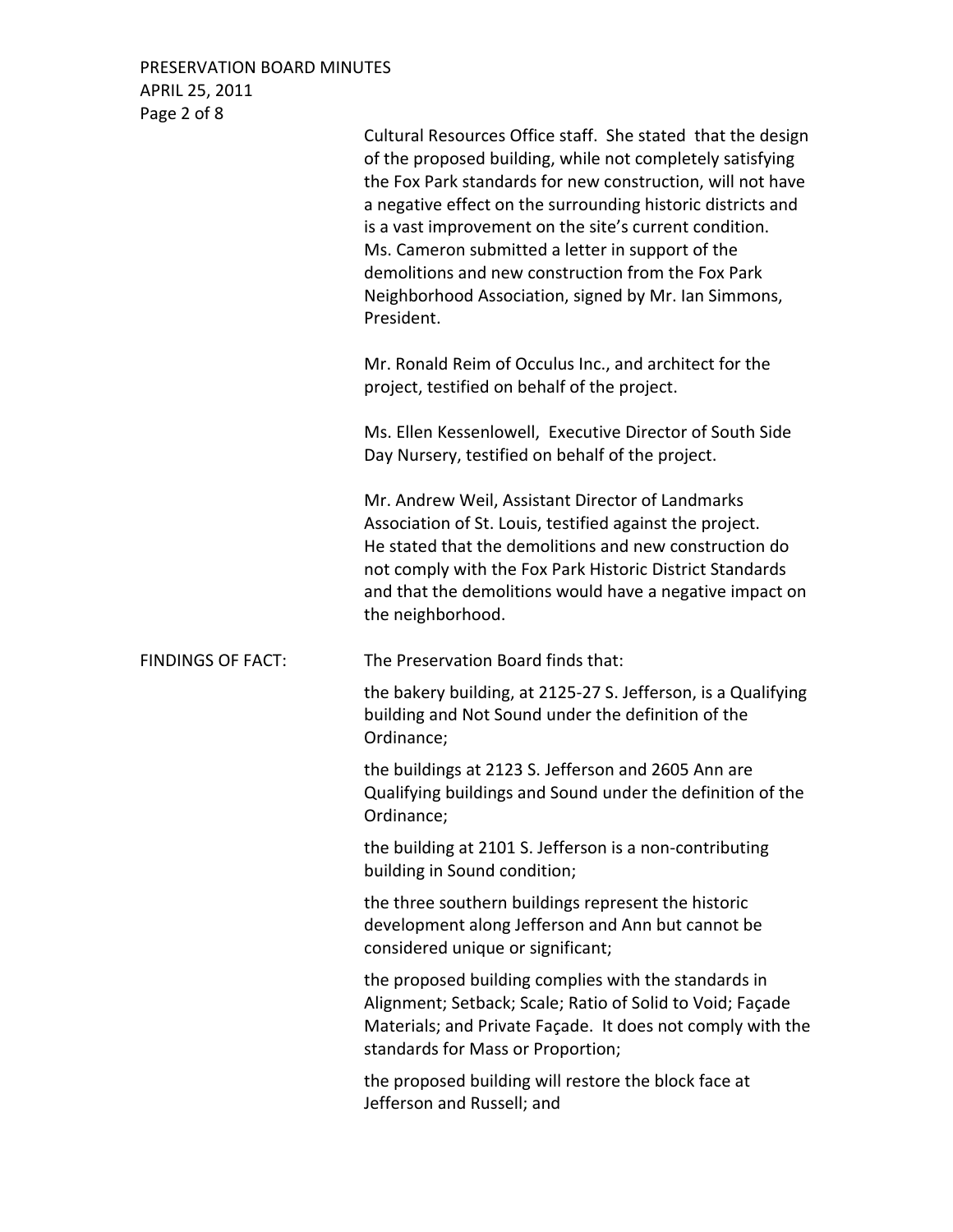| PRESERVATION BOARD MINUTES<br>APRIL 25, 2011<br>Page 3 of 8 |                                                                                                                                                                                                                                                                                                                                                                            |
|-------------------------------------------------------------|----------------------------------------------------------------------------------------------------------------------------------------------------------------------------------------------------------------------------------------------------------------------------------------------------------------------------------------------------------------------------|
|                                                             | the project is strongly supported by the Alderman and by<br>the Fox Park Neighborhood Association.                                                                                                                                                                                                                                                                         |
| ACTION:                                                     | It was the decision of the Preservation Board to grant<br>preliminary approval subject to review of final<br>construction documents and exterior materials by the<br>Cultural Resources Office staff. Chairman Richard Callow<br>moved to approve the project, including the demolitions.<br>Mr. Killeen seconded the motion. Ms. Fathman abstained.<br>The motion passed. |

## **2. 2011.0160 4136 FLAD AVENUE SHAW HISTORIC DISTRICT**

Owner: City of St. Louis‐Land Reutilization Authority (LRA) Applicant: Eco Urban Homes – Paul Hohmann

| <b>RESIDENTIAL PLAN:</b> | Preliminary review to construct a two-story single family<br>dwelling                                                                                                                                                                                                                                                                                                                                                                                                                                                                              |
|--------------------------|----------------------------------------------------------------------------------------------------------------------------------------------------------------------------------------------------------------------------------------------------------------------------------------------------------------------------------------------------------------------------------------------------------------------------------------------------------------------------------------------------------------------------------------------------|
| <b>PROCEEDINGS:</b>      | Jan Cameron presented a PowerPoint presentation<br>illustrating the site and surrounding area. She<br>recommended that the Preservation Board grant<br>preliminary approval to the revised design, subject to<br>review of final construction documents and exterior<br>materials by the Cultural Resources Office staff. She<br>stated that the Shaw District Standards allow the<br>construction of contemporary infill design, and that the<br>staff feels the design of the proposed building is not<br>incompatible with the existing fabric. |
|                          | Mr. Paul Hohmann of EcoHomes and architect testified on<br>behalf of the project.                                                                                                                                                                                                                                                                                                                                                                                                                                                                  |
| <b>FINDINGS OF FACT:</b> | The Board found that the revised design has addressed<br>several concerns expressed by the Preservation Board<br>during its review of the project in February 2011 including:                                                                                                                                                                                                                                                                                                                                                                      |
|                          | the brick colors at the front elevation will now be<br>complementary instead of contrasting;                                                                                                                                                                                                                                                                                                                                                                                                                                                       |
|                          | the front windows have been shortened, placed under<br>concrete lintels and arranged into vertical bays to better<br>reflect the façade patterns of surrounding historic<br>buildings;                                                                                                                                                                                                                                                                                                                                                             |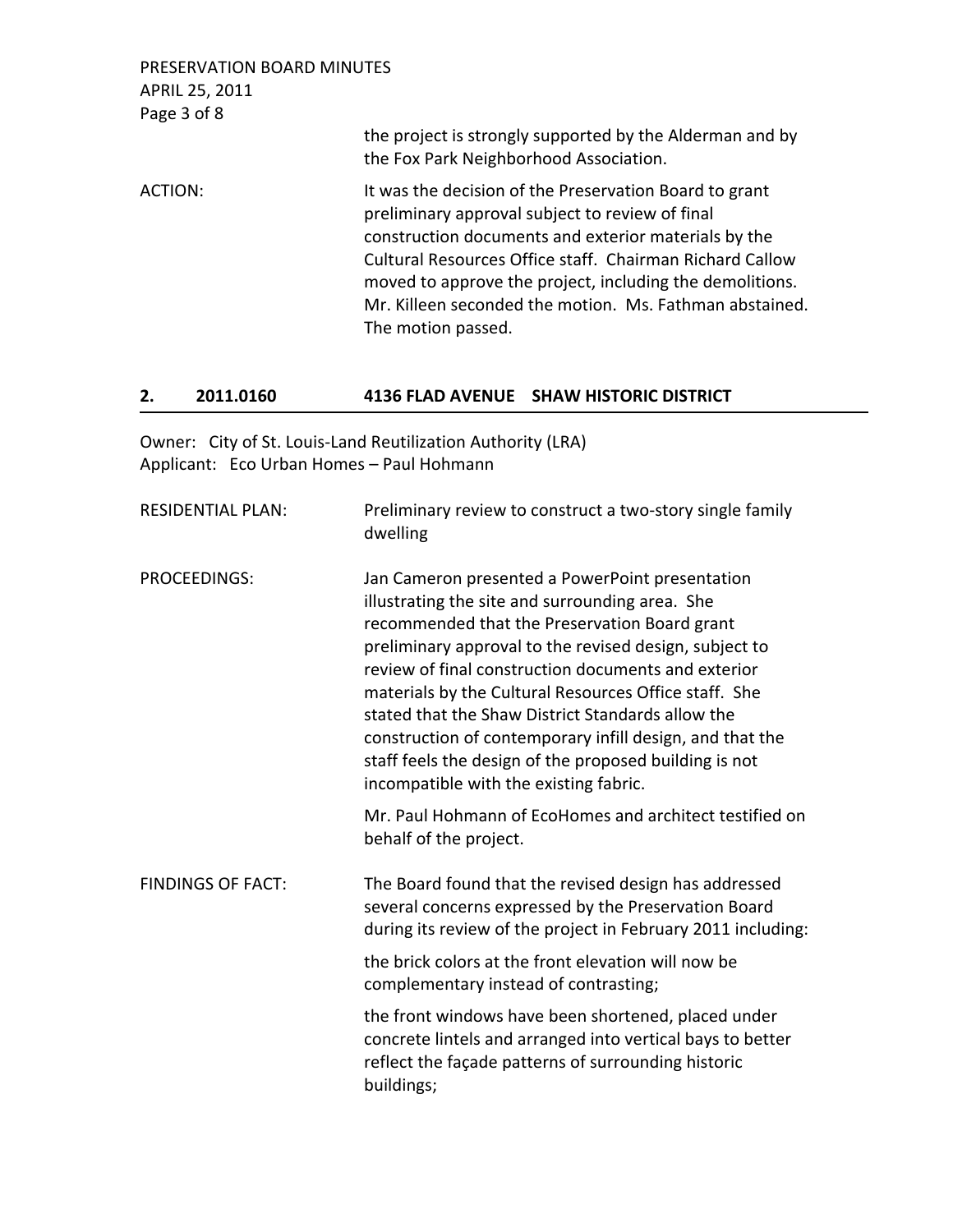| PRESERVATION BOARD MINUTES<br>APRIL 25, 2011<br>Page 4 of 8 |                                                                                                                                                                                                                                                                                                                                                            |
|-------------------------------------------------------------|------------------------------------------------------------------------------------------------------------------------------------------------------------------------------------------------------------------------------------------------------------------------------------------------------------------------------------------------------------|
|                                                             | A cornice-like component has been added to evoke those<br>of other flat-roofed buildings on the block;                                                                                                                                                                                                                                                     |
|                                                             | the building's width and the widths of the side yards still<br>do not comply with the requirements of the Shaw<br>Neighborhood Historic District Standards.                                                                                                                                                                                                |
| ACTION:                                                     | It was the decision of the Preservation Board to grant<br>preliminary approval of the project subject to review of<br>final construction documents and exterior materials by the<br>Cultural Resources Office staff. Board Member Anthony<br>Robinson moved to approve the project; Mr. Visintainer<br>seconded the motion. The motion passed unanimously. |

### **NEW APPLICATION**

### **3. 2011.0540 169 E. GRAND BOULEVARD PRESERVATION REVIEW DISTRICT**

Owner: Procter & Gamble Manufacturing Co. – Mike Reynolds Applicant: Ahrens Contracting – Jim Moriarity

| <b>DEMOLITION PLAN:</b> | New application to demolish sixteen industrial buildings.                                                                                                                                                                                                                                                                                                                                                            |
|-------------------------|----------------------------------------------------------------------------------------------------------------------------------------------------------------------------------------------------------------------------------------------------------------------------------------------------------------------------------------------------------------------------------------------------------------------|
| <b>PROCEEDINGS:</b>     | Ms. Betsy Bradley presented a PowerPoint presentation<br>illustrating the site and surrounding area. She<br>recommended that the Preservation Board approve the<br>applications for demolition. The location of these<br>industrial buildings makes the redevelopment for non-<br>industrial use very unlikely and the current owner has<br>rejected rehabilitation for new use as impractical and too<br>expensive. |
|                         | Mr. John Long and Tyler Anderson, facilities engineer,<br>testified on behalf of Proctor & Gamble. Mr. Anderson<br>submitted a PowerPoint presentation about the property.                                                                                                                                                                                                                                           |
|                         | Andrew Weil, Assistant Director of Landmarks Association<br>of St. Louis, testified opposing the demolitions.                                                                                                                                                                                                                                                                                                        |
|                         | Michael Allen, Director of the Preservation Research<br>Office, testified in opposition to the demolitions.                                                                                                                                                                                                                                                                                                          |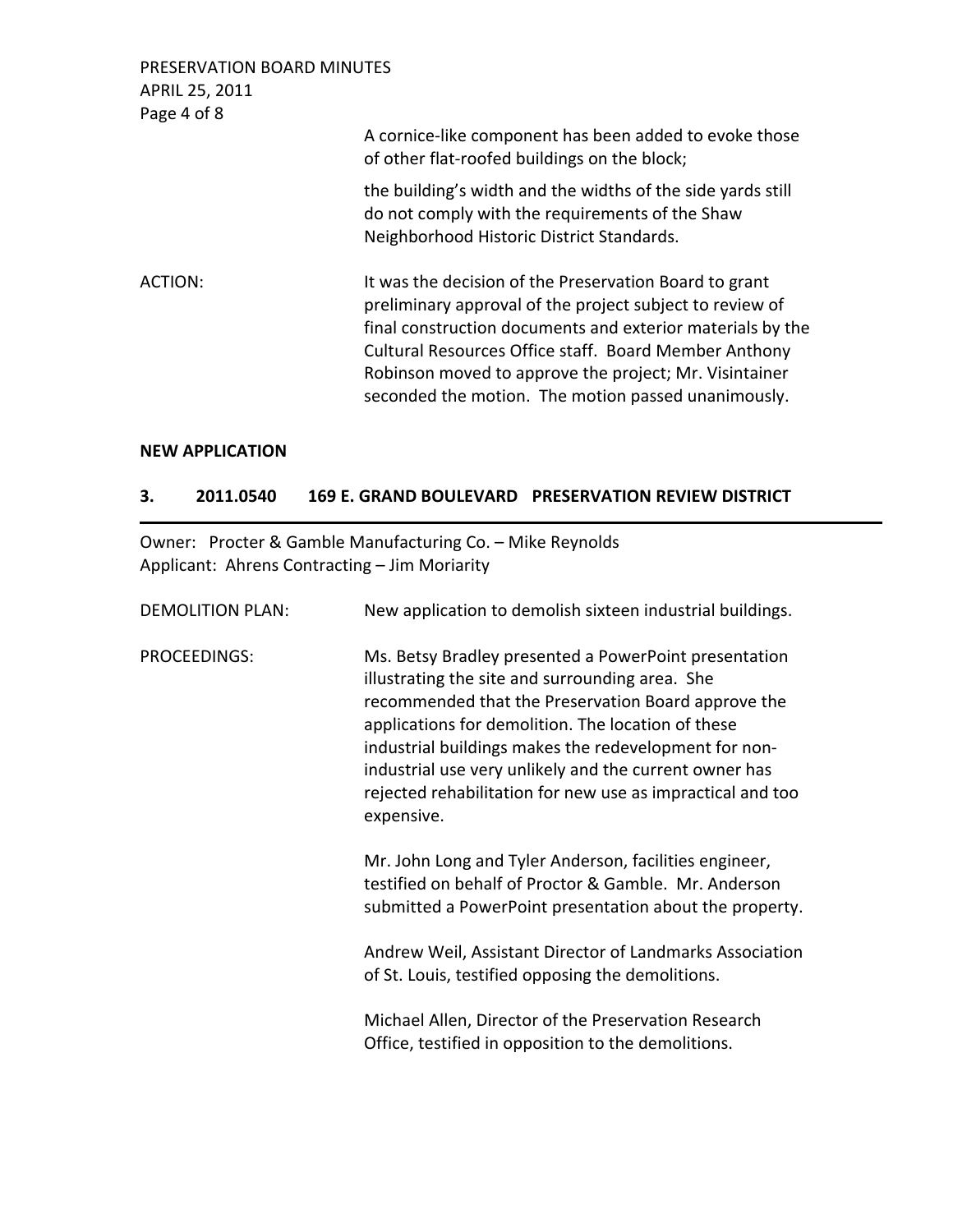PRESERVATION BOARD MINUTES APRIL 25, 2011 Page 5 of 8 Pat Bannister, Director of Business Development for the St. Louis Development Corporation, spoke in favor of the demolitions. FINDINGS OF FACT: The Board found that: the buildings were built between prior to 1903 and 1927, when Proctor & Gamble acquired the property; buildings 1, 2, 3, and 4 are High Merit structures that form the historic core of an industrial property with local historical and architectural significance as the Wm. Waltke & Co. soap factory; buildings 12, 15, and 19 are Merit structures that contribute to the property's significance; the buildings are located in an industrial area with the associated Unrestricted land use zoning, a location that precludes repurposing the buildings from industrial use as part of a rehabilitation project; the narrow bays within the buildings due to closely‐set interior columns make the buildings poor candidates for housing modern industrial processes; and Proctor & Gamble has adopted the Collapse Prevention seismic standard for all of their facilities and therefore evaluated the former Waltke Co. buildings in this regard and determined that it is estimated to cost \$44 Million to retrofit all of the buildings in this group to meet the standard. ACTION: Board Member David Visintainer moved to approve the demolitions. Mr. Robinson seconded the motion. Mr. Killeen and Ms. Fathman opposed the motion. Chairman

Callow voted in support of the motion, which passed 3 to 2.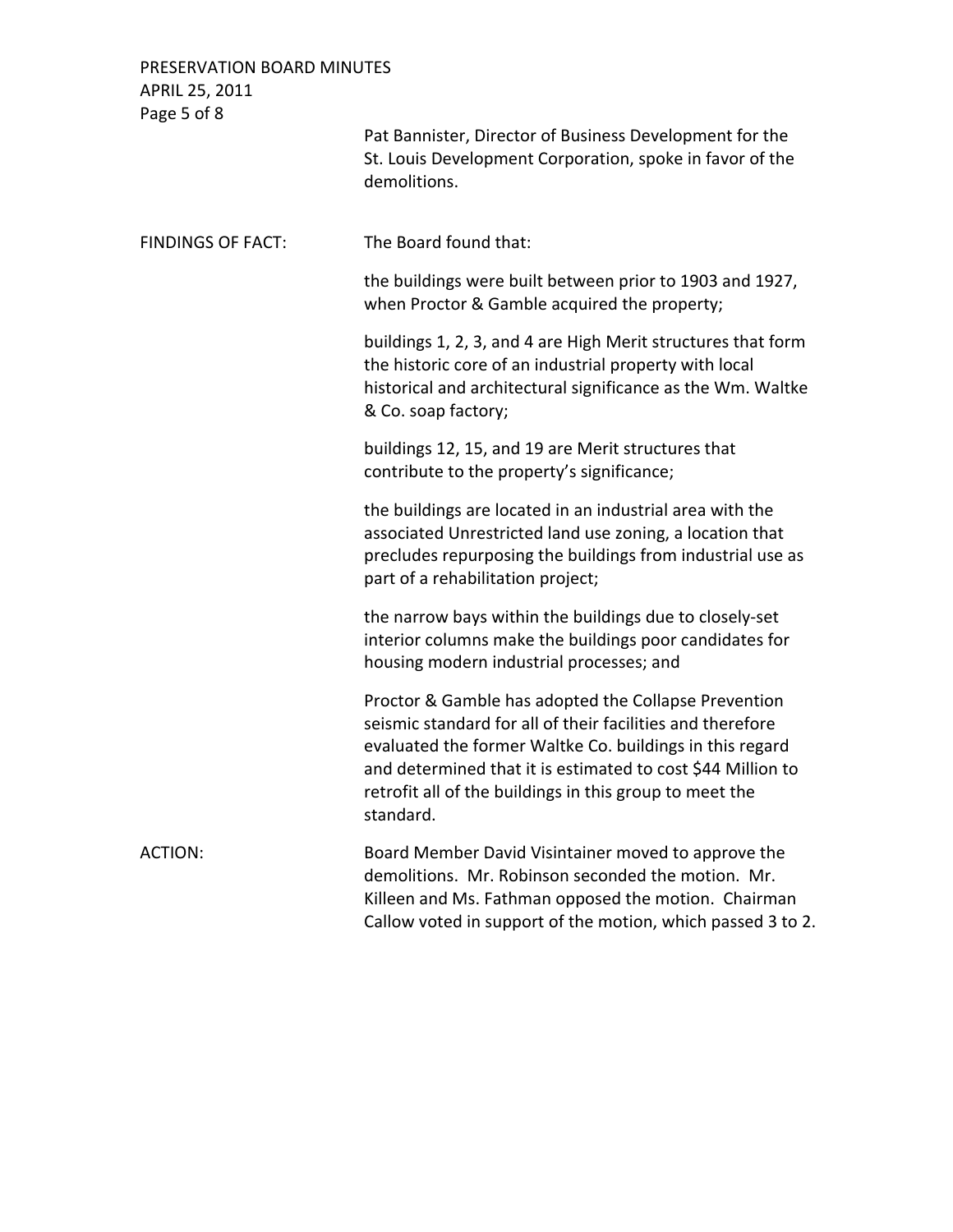### **APPEAL OF STAFF DENIAL**

## 4. **2010.2042 3935 RUSSELL BOULEVARD SHAW HISTORIC DISTRICT**

# Owner: Dale Bowen Applicant: Brent Parker

| <b>RESIDENTIAL PLAN:</b> | Continuation of an appeal of a staff denial of a building<br>permit application to retain exterior alterations.                                                                                                                                                                                                                                                                                                                                                                                                                                                                                                                                                                      |
|--------------------------|--------------------------------------------------------------------------------------------------------------------------------------------------------------------------------------------------------------------------------------------------------------------------------------------------------------------------------------------------------------------------------------------------------------------------------------------------------------------------------------------------------------------------------------------------------------------------------------------------------------------------------------------------------------------------------------|
| <b>PREVIOUS ACTION:</b>  | At the February 28, 2011 board meeting Chairman Callow<br>moved to adjourn this matter until the March 28, 2011<br>meeting so that a test might be performed on the stained<br>brick sample, or a brick from the property, to see the<br>effects of removing the stain. Board Member Anthony<br>Robinson directed the staff to work with the Building<br>Division to approve a permit for the elements of the<br>project that did not include the brick stain. Mr. Richardson<br>seconded the motion. The motion passed unanimously.<br>Because no testing of stain removal had yet been<br>completed, the rehearing of this item was rescheduled for<br>the April 25, 2011 meeting. |
| <b>PROCEEDINGS:</b>      | Andrea Gagen presented a PowerPoint presentation<br>illustrating the site and surrounding area. Because the<br>item was continued, Ordinances # 64689 and # 59400<br>remain part of the record.                                                                                                                                                                                                                                                                                                                                                                                                                                                                                      |
|                          | Ms Gagen notes that the previously unpainted residence<br>was coated with an oil-latex stain product meant for wood<br>structures. The work was completed without a permit.<br>She reported that a test panel using two applications of<br>the stain remover recommended by the manufacturer had<br>only removed the sheen from the coated brick. Ms. Gagen<br>recommended that the Preservation Board again deny the<br>painting of the masonry as it does not meet the Shaw<br>Historic District Standards.                                                                                                                                                                        |
|                          | Mr. Dale Bowen, owner of the property testified on his<br>own behalf. He submitted financial statements to the<br>Board to show economic hardship. He also submitted into<br>the record two bids from contractors for removal of the<br>stain.                                                                                                                                                                                                                                                                                                                                                                                                                                       |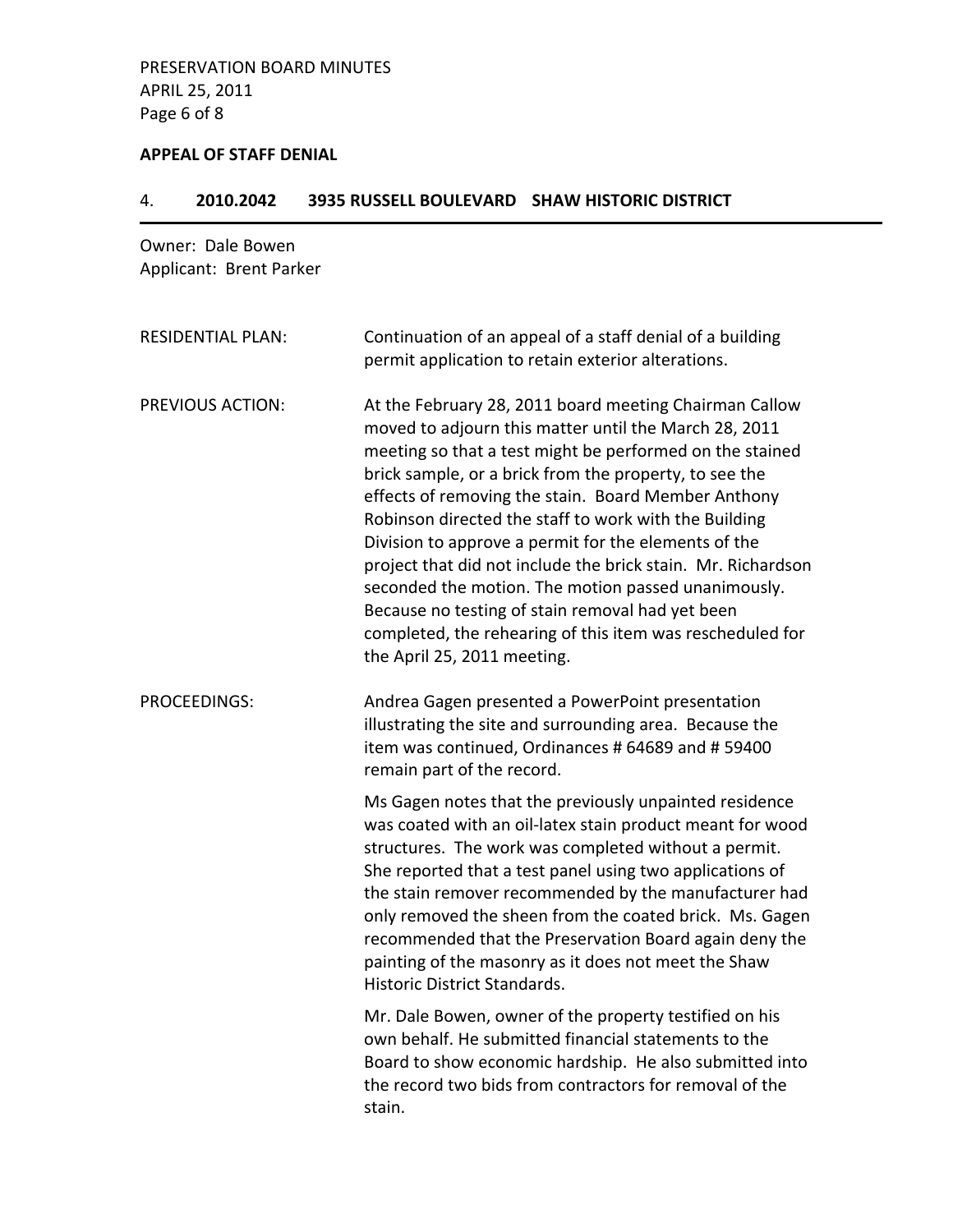PRESERVATION BOARD MINUTES APRIL 25, 2011 Page 7 of 8

| FINDINGS OF FACT: | The Board found that:                                                                                                                                                                                                                                                                                                                                                                                                                               |
|-------------------|-----------------------------------------------------------------------------------------------------------------------------------------------------------------------------------------------------------------------------------------------------------------------------------------------------------------------------------------------------------------------------------------------------------------------------------------------------|
|                   | the property is located in the Shaw Neighborhood<br>Certified Local Historic District;                                                                                                                                                                                                                                                                                                                                                              |
|                   | the project was reviewed under the criteria of Ordinance<br>59400, 2. Structures: D. Details;                                                                                                                                                                                                                                                                                                                                                       |
|                   | the painting of the masonry with wood stain was<br>completed without an approved permit; and                                                                                                                                                                                                                                                                                                                                                        |
|                   | painting of previously unpainted masonry is not allowed<br>under the Shaw Historic District standards.                                                                                                                                                                                                                                                                                                                                              |
| ACTION:           | It was the decision of the Preservation Board to uphold the<br>staff's denial of an application for a building permit to<br>retain the painted masonry, as it does not meet the Shaw<br>Historic District Standards. Board Member David<br>Visintainer moved that the Board uphold the staff denial;<br>Mr. Robinson seconded the motion. Mr. Killeen and Ms.<br>Fathman opposed the motion. Chairman Callow voted and<br>the motion passed 3 to 2. |

### **SPECIAL AGENDA ITEMS**

Nominations to the National Register of Historic Places

# **5. Central Carondelet Historic District (Boundary Increase IV)**

| <b>ACTION:</b> | It was decision of the Preservation Board to direct the staff |
|----------------|---------------------------------------------------------------|
|                | to prepare a report for the State Historic Preservation       |
|                | Office that the increase meets the requirements of            |
|                | National Register Criterion A for Community Planning &        |
|                | Development. The motion was made by Board Member              |
|                | Melanie Fathman and seconded by Mr. Visintainer. The          |
|                | motion passed unanimously.                                    |

# **6. Mark Twain Elementary School, 5316 Ruskin Ave.**

| <b>ACTION:</b> | It was decision of the Preservation Board to direct the staff |
|----------------|---------------------------------------------------------------|
|                | to prepare a report for the State Historic Preservation       |
|                | Office that the Mark Twain Elementary School meets the        |
|                | requirements of National Register Criterion C. The motion     |